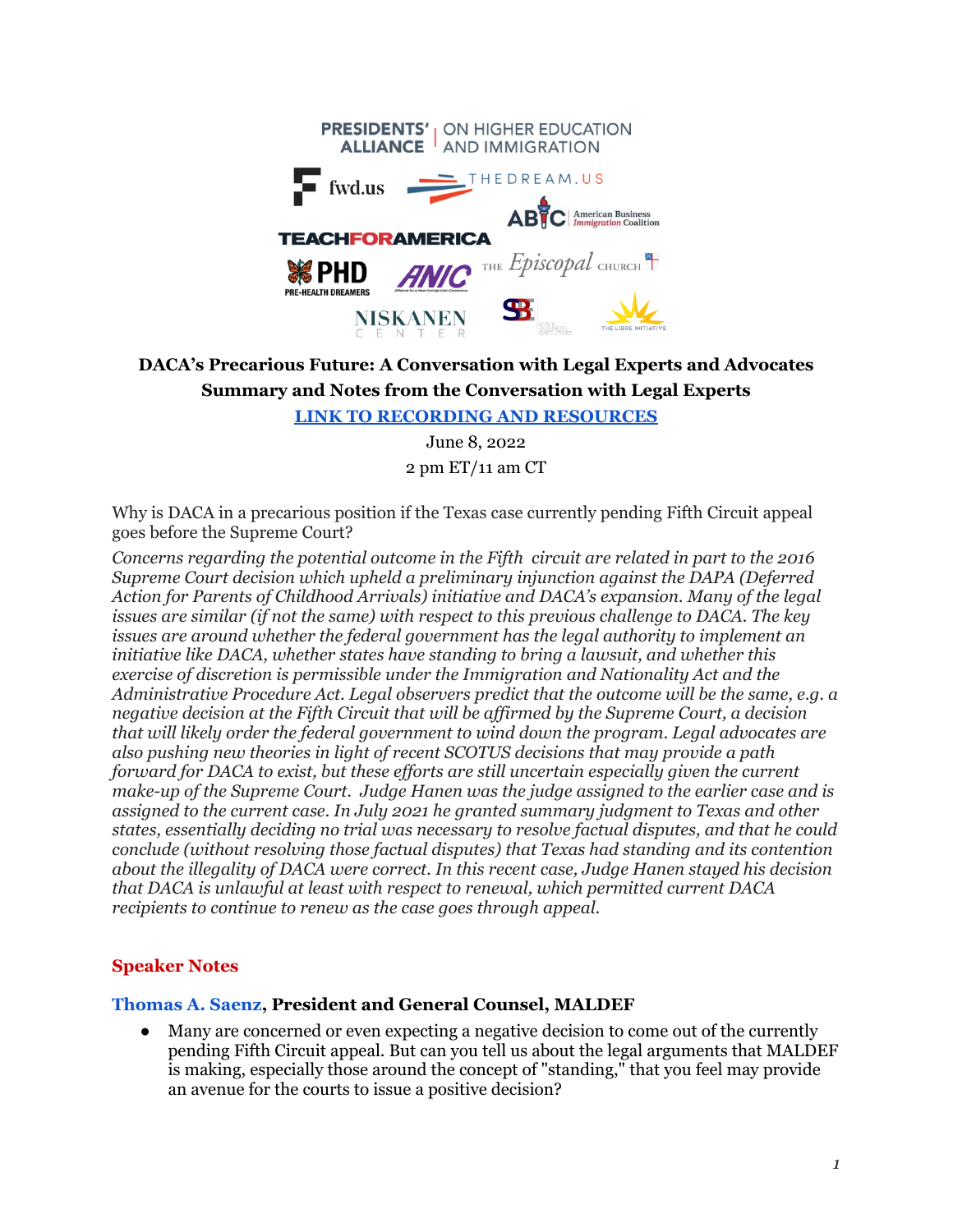*We feel strongly that as a result of new Supreme Court decisions on standing, the Fifth Circuit or even SCOTUS may find that Texas does not have "standing" to bring this lawsuit, e.g. they are not suf iciently injured or impacted, which may lead to the lawsuit being dismissed.*

● What do we expect in terms of the timeline for the decision from the Fifth Circuit? How does that timeline look if there is a request for Supreme Court review?

*The Texas case will be argued before a panel of the 5th Circuit on July 6th. Once the 5th circuit receives the argument they will submit the case, but the timing of the decision is up to the judges which could take many months. Depending on the panel's decision, the party that loses could choose to either*

- *(1) Seek broader review within the 5th circuit (ask all active judges in the 5th circuit to review the case vs. judges on the panel) or;*
- *(2) Bypass further review by the 5th circuit and seek review through a petition with the U.S. Supreme Court.*

*When it comes to the U.S. supreme court, the key is when that petition arrives during the Supreme Court's term because they take the summer months of . Whenever the Court hears the argument in a particular term, it will render a decision by the end of June. This could be June 2023, 2024 or even 2025.*

#### **Shoba Sivaprasad Wadhia, Professor and Director, Center for Immigrants' Rights Clinic; and Presidents' Alliance Legal Advisory Council Member**

● What are some of the different legal challenges and responses to the DACA policy?

*Legal challenges include challenges on whether the administration needed to initially follow the Administrative Procedure Act to end the program (the Trump administration) or the APA to have initially created the initiative. Legal questions also involve whether the DACA initiative is truly discretionary in nature or whether the administration automatically approves all petitions.*

● What is the relationship between DACA and prosecutorial discretion? What are the limits of prosecutorial discretion? How has the history of prosecutorial discretion informed the legal landscape of DACA?

*DACA is a subset of prosecutorial discretion (PD). PD does not provide a roadmap to citizenship or, in some cases, even employment authorization. DACA is built upon a long history of PD, including previous uses of PDs such as "deferred action," "stays of removal" and decisions not to arrest, detain, or deport certain individuals.*

● How would a negative decision on DACA impact the broader use of prosecutorial discretion in the immigration system? Do you think discretion in the immigration system will survive intact?

*Hopefully it does not come to that, but it is our hope that PD would remain separate from DACA and that administrations can continue to use PD in a variety of ways.*

### **Hiroshi Motomura, Professor and Faculty Co-Director, Center for Immigration Law and Policy, UCLA; and Presidents' Alliance Legal Advisory Council Member**

● Outside of DACA, what immigration trends (positive or negative) have we seen from the administration on its use of executive action and affirmative relief?

*Many other executive actions have been enjoined by the courts, particularly in light of a judiciary that is no longer favorable to pro-immigrant executive actions.*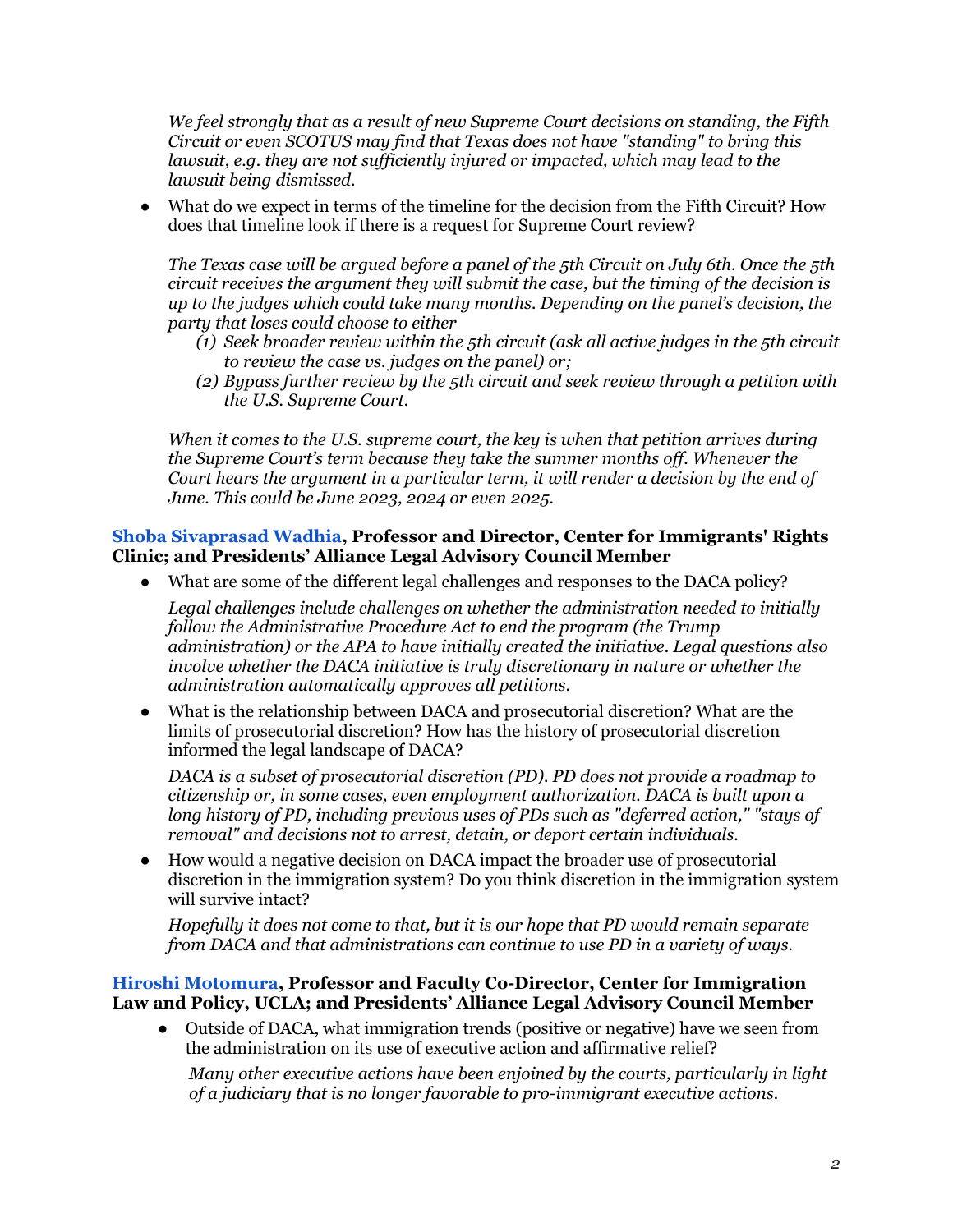- What are the limits of such executive action when it comes to helping Dreamers? *Most executive actions do not establish a path to green cards or citizenship for DACA individuals.*
- What are the limits of the new DACA regulation that the administration is set to release this year?

*We expect the regulation later this year and it may serve to provide additional protection in the courts by allowing the courts to divide the work permit component of DACA from the deportation protection provision, which may lead to the initiative surviving, but it is still unknown how the rule will impact DACA and the ongoing litigation.*

● Advocates speak highly of initiatives like Temporary Protected Status, or TPS, as "catch alls" for DACA—but are there limitations with TPS that would not make it an acceptable substitute for DACA?

*TPS is based on designated country and all nationals from that country obtain 18 months of deportation relief and work permits--unless a DACA recipient is from a country with a current or future grant of TPS, they are unlikely to receive protection. TPS also has strict statutory requirements for a designation and the administration has been hesitant to use TPS as boldly as it should during its administration.*

# **General Notes on DACA**

### **Importance of DACA**

- **DACA has been transformative**: Reflections on how the expanded opportunities afforded by DACA helped change lives and strengthen campuses, workplaces, and the country over the past decade.
- **Contributions of all undocumented students, staff, and alumni**: Examples of the stories and successes of students, staff, and alumni with DACA as well as other undocumented students and alumni, some of whom were likely affected by the inability to apply to DACA for several years.
- **There is no question that DACA, with both its opportunities and limitations, has changed the course of hundreds of thousands of lives in the United States**, and that the futures of Dreamers and their families are deeply intertwined with the future of the DACA policy.

# **DACA Recipients**

- In the past ten years, **DACA has brought relief to n[early](https://www.npr.org/2020/06/18/829858289/supreme-court-upholds-daca-in-blow-to-trump-administration) 800,000 immigrant**s who came to the United States as children.
- **DACA recipients are part of the fabric of our country** and deserve to be recognized as the Americans they are.
- **DACA recipients are American in all ways but on paper.** They came to the U.S[.](https://www.americanprogress.org/issues/immigration/news/2019/09/19/474636/daca-recipients-livelihoods-families-sense-security-stake-november/) on [average](https://www.americanprogress.org/issues/immigration/news/2019/09/19/474636/daca-recipients-livelihoods-families-sense-security-stake-november/) at the age of six, and have lived in the United States for an [average](https://www.americanprogress.org/issues/immigration/news/2019/09/05/474177/know-daca-recipients-united-states/) of 22 [years.](https://www.americanprogress.org/issues/immigration/news/2019/09/05/474177/know-daca-recipients-united-states/)
	- $\circ$  They grew up in American neighborhoods and went to American schools. Now, they are doctors, nurses, teachers, and engineers, many of whom are working in essential roles helping families and communities respond and recover from the public health and economic crisis of COVID-19.